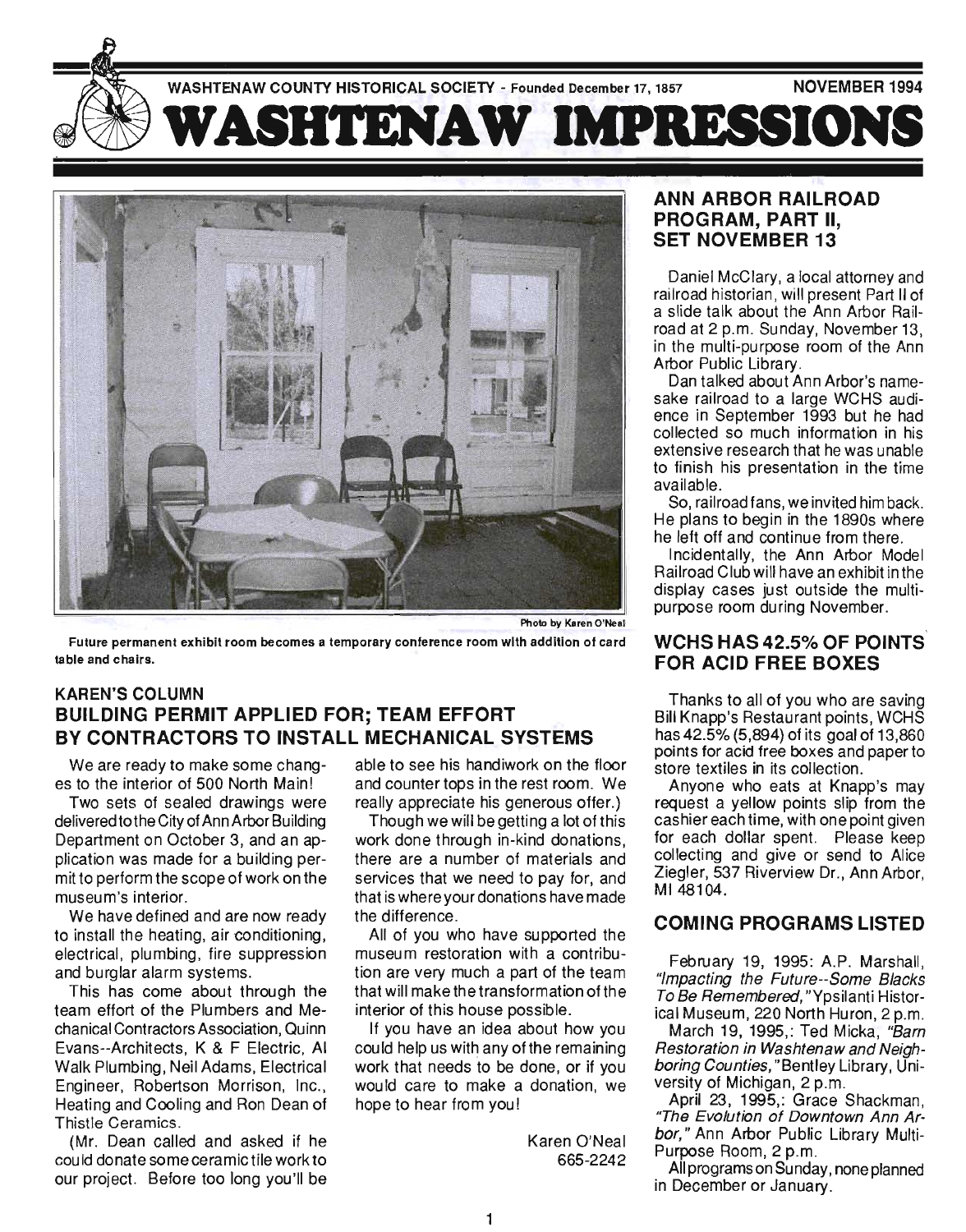# SUPERIOR TOWNSHIP: **EARLY SETTLER THOUGHT IT DESERVED THAT NAME**

One of the few early settlers of German extraction came up with the name "Superior" for the township, Ina Hanel told the WCHS October audience, meeting at the Superior Township Hall.

Ms. Hanel recently conducted an Historic Resources Inventory of the township which was published under sponsorship of the Superior Land Conservancy.

The inventory was part of her master's thesis in the historic preservation program of Eastern Michigan University. She received her master's degree this past summer.

"I'm here to tell you a little bit about what I learned in doing this inventory.

"The Superior Land Conservancy came to E.M.U. to Dr. Marshall A. McLennan, my advisor, asking for someone to do the project.

"It took one-and-a-half years, working intensively. I met a lot of people, some here today. I had a lot of fun with it. I would lik'e to emphasize this isn't the end of it. There is a lot more information out there.

"Since the Conservancy is running out of copies of the Inventory, they would like to re-issue it with some changes and additions. So, if you have some information I'm very much interested in hearing about it.

"The Conservancy is applying for a grant from the state historic preservation office to do more detailed research on some of the more significant property.

"Historic resources are defined as . buildings, structures, roads, monuments and other features found in the landscape that were at least 50 years old."

Her first slide was a township map with a numbered circle marking each resource except for a large circle in Dixboro where there were too many to mark individually.

"I have focused on the buildings and, of those, I have tried to include all of the houses older than 50 years. I also included churches, a few commercial buildings and a little bit about historic sites that are just fields today.

"I put together a data base on every structure that I identified. They are all organized by section number and an



Photos by Ins Hanel Section. Section 18

H. TOOKER-JOHN ROOKE HOUSE (Dixboro) and Sec-The cruciform shape is unique in the township.

individual identification number. Information included came from field observations, previous surveys, various township histories and plat maps.

"I looked at aerial photos taken since the 1960s and sent out questionnaires to all residents asking information about their property. I received a lot of information from interviews with residents.

"I recorded the historic owner names, current names, architectural style, building material, construction date or approximation, if there were earlier structures on the site, , any known additions ·or 'subtractions, former use, current use, outbuildings, builder if known and any other bits of information.

"Finally, I decided I needed to evaluate which buildings might be more important. To minimize the arbitrariness of it, I set up a point scheme.

"I assigned degree of significance based on architectural integrity (not too many changes), historical significance (who lived there or if an event happened there), builder if known, if it's a work of craftsmanship rather than just a simple, quick structure, the age of the building and if it is unique to the township. Structures with five points were most significant.

"Forthe more significant properties I tried to find out who the owners were. I used a series of atlas maps and plat maps for Superior township from 1856 to 1991. That doesn't mean that there isn't an owner in between that I didn't

each. Dixboro had nine considered significant resources and Frain's Lake, two. Most sections had three to ten resources, a few had none, particularly in the southeast part where residential development of Willow Run spilled over from Ypsilanti Township.

one."

pick up. Also, it doesn't necessarily indicate when the house was built because, in a number of cases, there was a house previous to the existing

She found a total of 215 historic resources. A map showed the number of historic resources in each

tion 9 ( Frain's Lake) had the most, 21

"That area was being developed in the 1940s and '50s and a lot of historic resources were lost.

She showed a plat map of original owners. Most properties were sold between 1825 and 1848. You could see quite a number of 40 acre farms in Section 16, whereas, in other sections most farms start at 80 acres. Proceeds from sale of Section 16 were set aside for schools in the Northwest Ordinance.

A map drawn by Tom Beauvais showed surveyor's notes such as heavily timbered areas versus oak openings and Indian trails. The notes dated from 1818 to 1840.

Curiously, only one farmstead was marked even though there were others. Marked was the Heidt farm on Curtis at Plymouth Road. The house style and barn with gambrel roof suggest that all the present buildings have replaced older ones, she said.

"In the large scale migration that happened inthe 1830s-50s, a lot of the settlers who came to this township were born in New York or Michigan. A lot of them had roots in New England and ultimately in Great Britain.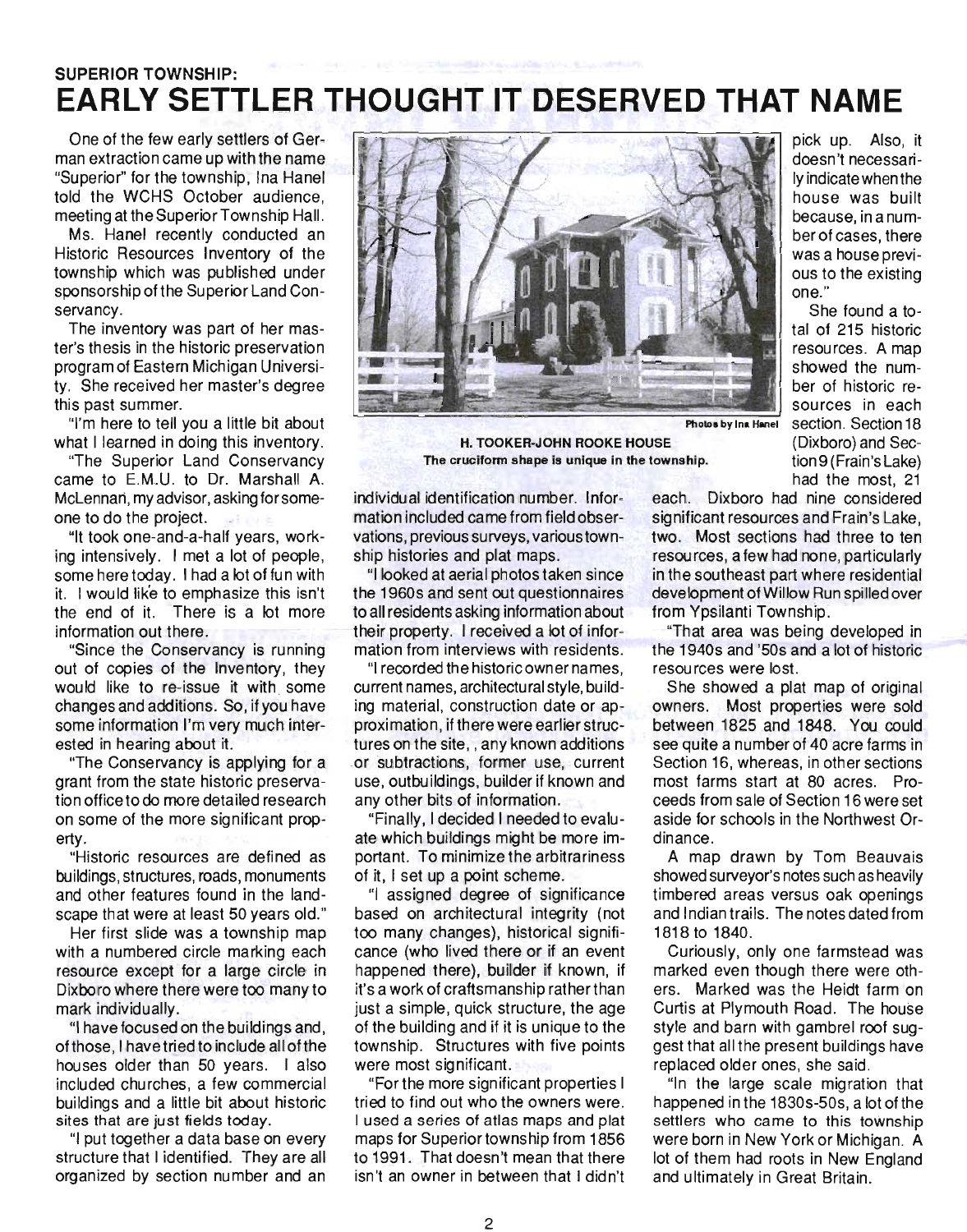"On the same graph spread out overthe years they came, you can see that a lot of those from New York and those born in Michigan came starting in 1825. The majority came before the Civil War.

"I've also been working on a different kind of study in Freedom Township. The vast majority of the settlers



PRAY-WATSON GEER HOUSE

there are of German origin. Only a small number are from New York, Ireland or elsewhere.

"L.L. Kimmel, son of Henry, the first German to come to Superior Township, lived in Section 23 near Harris and Vreeland Roads." L.L. is pictured in the 1881 Washtenaw County History.

"Henry Kimmel had first gone to Illinois from Pennsylvania before coming to Michigan. Henry, apparently inspired by the quality of the farm land, suggested the name 'Superior', as mentioned previously, when the township was formally incorporated in 1833.

"The Kimmels were very prosperous farmers and helped a number of settlers when they came, providing them with food and farming equipment until they could become established.

"It has been documented that the first settler in the township was Eldridge Gee who settled in Section 33 but he failed to formally purchase the land, so when the person who did buy it came, Mr. Gee was forced to leave.

"One source, Paul Peck, [in Landsmen of Washtenaw County: An Atlas of the First Landowners of Washtenaw County, Michigan] says Robert Geddes was the first purchaser of land in the township. Another source, John Geddes, Robert's brother, says Robert Fleming , was the first purchaser of land in the township.

Most land in the township was purchased between 1824 and 1827, with a second spurt in 1830-31 .

"When the settlers came here they found the timbered forest and natural openings, two streams, Fleming Creek and the Huron River, and a few lakes."

She showed a picture of Fleming Creek south of Dixboro where John Dix, an early settler, set up a saw mill.

"Superior was originally part of Ypsilanti Township. In 1828, what is now Superior and Salem Townships were parceled off from Ypsilanti and known as the Township of Panama. In 1833 Panama was split in half. The north half became Salem Township and the south half, Superior.

"The settlers met in the log cabin of John McCormick to form the Township of Panama. The cabin stood just east of the Arthur Covert house on Plymouth Road [6170] east of Vorhies, near the barn structures of today.

"Township meetings also were held at the farm of William Hiscock in the southwestern section of the township at Hickman and Vreeland Road .



DOUGLAS-NANRY HOUSE DOOR

"The old township hall is now sitting across the parking lot from the present one. It was constructed in 1874 right after Prospect Road was extended north of Ypsilanti to the middle section of the township, which was swampland.

"The old hall was originally built on the southwest corner, diagonally across the Prospect-Cherry Hill Road intersection. It was moved and became a storage building, then moved again to the new township hall site in 1986. It is now being used for various purposes.

"Architecture in the township pretty much covers the full span forthis area. There are quite a number of Greek Revival style houses. The majority are what I call 'vernacular'--they do not have a specific architectural style. There are some Colonial Revival and bungalow style houses from the early 20th century."

She had a map showing remaining houses. Houses dating to pre-Civil War in her list are approximately 25 percent of those that stood in 1856 based on the 1856 plat map.

"One of the Greek Revival houses, the Kimmel-Lidke-Grosshans house at Harris and Vreeland Roads, shows up between the 1856 and 1864 plat maps.

"Greek Revival houses generally have a shallow-pitched roof, the front doorway often has sidelights and there may be small windows called frieze windows upstairs in one-and-a-half-story houses.

"The Greek Revival houses in Superior Township are often in the form called upright and wing--the front gable is the upright and the side gable section the wing.

"Often, but not always, the side gable section is the older part of the house. It might be a simple log cabin covered with wood. Sometimes the upright was built first and a wing added as more space was needed.

"But, usually, as the family established itself and had more money they would be able to build a fancier, larger house, often attached to the old one.

"Another upright and wing Greek Revival, the Brewer-Cole house on Gotfredson [3620] just north of Ford Road, shows up on an 1856 map.

"John Brewer purchased this property in 1825 so I suspect he started building it as early as 1830 and added on to it as he was able. E.M . Cole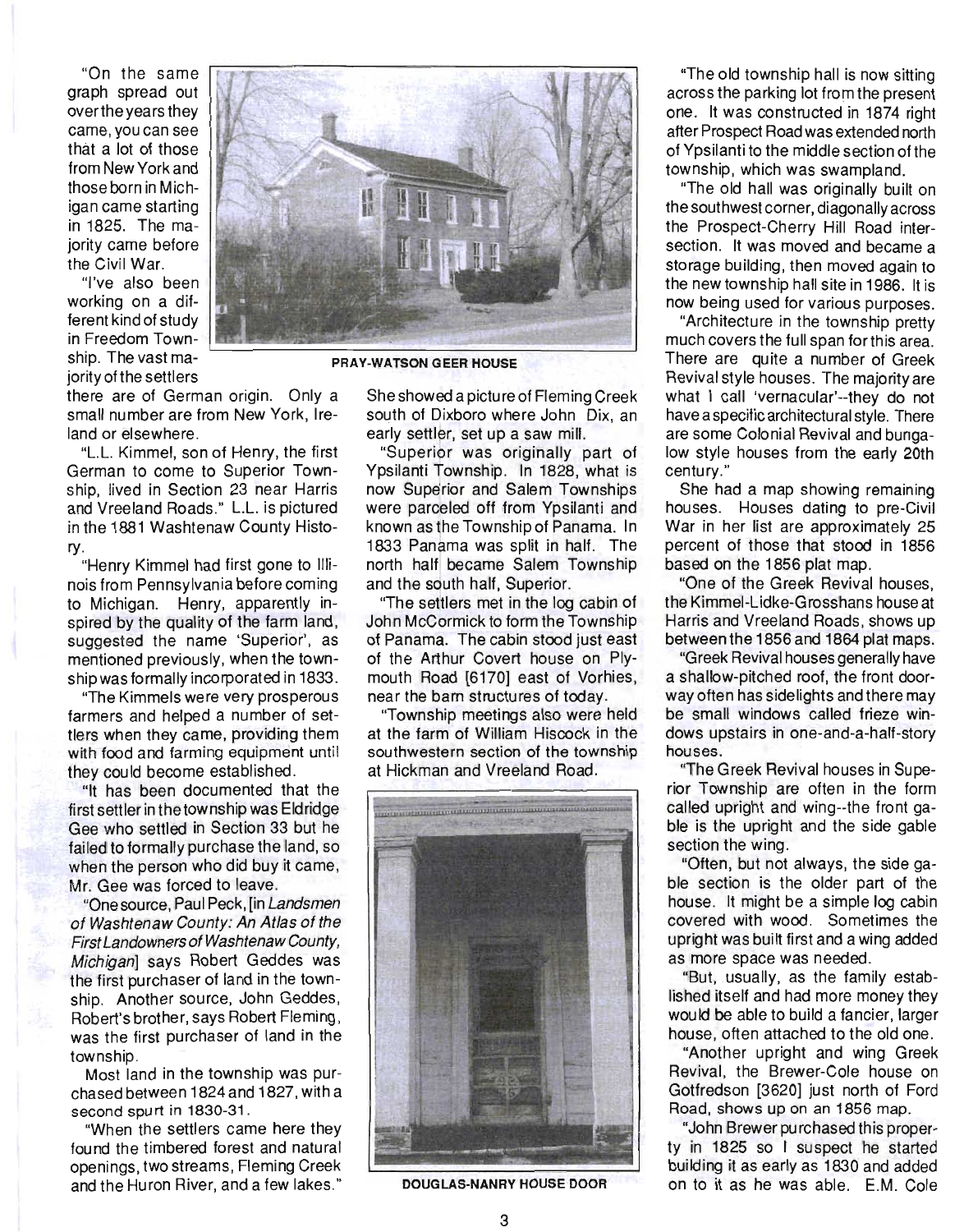owned it sometime after 1854 and lived there well into the 20th century. Cole was an officer of the Washtenaw County Mutual Fire Insurance Company.

"In the 1874 Washtenaw County atlas there are a number of drawings of these farm houses, primarily I think, for those farms where the owner contributed a little bit to the making of this atlas.

"The Cole farm is pictured with a fairly elaborate formal garden adjacent to the house. The land slopes there still today, but I have not seen any evidence of the garden remaining. I'm not sure if it was actually there. Sometimes these drawings were embellished to impress people.

"The John Gale house at the intersection of Ford and Berry Roads is another little Greek Revival upright and wing that is still standing.

"Another kind of G reek Revival hou se is the basilica style, locally known as the 'hen and chicks.' The Douglas-Nanry house on Plymouth Road [6595] east of Vorhies, built between 1856 and 1864, is an example.

"It was probably built by George Douglas, Sr., who purchased the property as early as 1825. Originally the family house was on the northeast corner of the property, this is on the south end.

"The 'hen' is the higher center portion that has spread her wings over her two chicks, one on either side. This form shows up primarily in Michigan and New York with a few in New England and as far west as Wisconsin.

"The front door has characteristic Greek Revival molding. The screen door probably dates from the late 19th century. The Nanry family, who came from Ireland, were the second owners of the house from the early 1860s to the late 1960s.

"There is a small stone Greek Revival style smoke house and a wood Greek Revival style outhouse in back. The latter has five seats. The smoke house is visible in the drawing which appears in the 1874 atlas.

"The remaining Greek Revival houses in the township are what we call side gable or front gable. The side gable Esek Pray-Watson Geer house [8755 West Ann Arbor Road] is one of the nicest in the township. It is a prominent landmark because it's so close to the road. It was probably built in the 1840s and it was used as a tavern.

Esek Pray, one of the first settlers, purchased the property in 1825. He was the first justice of the peace in the township for almost 25 years. He also participated in the state constitutional convention that enabled Michigan to become a state in 1837. His son, George, was a physician and Michigan legislator, also one of the first graduates of the University of Michigan.

"Some of the side-gable Greek Revival houses are not really recognizable today because of changes on the

#### **IT'S ALL IN WHERE YOU ARE GOING TO !**

Ina Hanel agrees that the names of some roads depend on which end of the road you are on. To Ann Arborites it's Plymouth Road but to Plymouthites the same road is Ann Arbor Road and they each tend to think of it by that name all the way to the other town.

To the post offices, however, there is a dividing line. People east of Curtis Road, by post office address, live on West Ann Arbor Road, those west of Curtis live on Plymouth Road.

exterior. Frequently I would drive by a house and think that doesn't look older than 50 years only to find out that the old house is hidden inside.

"The Kimmel farmstead [2663 Harris] has been in the same family since they purchased the land in 1825. The house there, originally one-and-a-halfstory, has been made into a full two story house and a porch added.

"Most buildings in Superior Township are made of wood. It was by far the most economical way to do it. Then. as people became more established, some houses were built of brick. The number of brick structures is much higher in Freedom Township. Stucco is not very common in Superior.

"The brick Philo Galpin house [6820 Plymouth Road] was built in approximately 1837. It is another one in the same ownership as the original family that came to this area from Ontario in 1832.

"The house represents sort of a transitional style between Greek Revival and the Italianate style that followed. It still has cornice returns but has decorative brackets under the eaves that are characteristic of the Italianate style. Many Italianate style houses were built of brick."

The Galpin house is on Plymouth Road just west of where the M-14 exit to Ford Road crosses.

"The brick J. Pray-Milton Geer-Clarence Barnes house, built sometime before 1856, probably in the early 1850s, has double brackets, a very nice cast iron rail on top and again cast iron trim wrapping around the porch.

"Another characteristic ofthe Italianate style is that windows start receiving arches overthe top. Bay windows also start coming into fashion.

"This house is unique to the township--there is no other house like it in the township. One thing that is really neat about it is that so little has been done to change it. It's in Section 3 on Plymouth Road near where Berry road intersects.

"The person who built this was very interested in details. It is close to the road. As you drive by you can see all the little details. No expense was spared in constructing this house. I understand that on the second floor some of the original wall paper is still there.

"The H. Tooker-John Rooke house on Gotfredson Road [3385] south of Plymouth Road shows up on the plat map of 1856. It's another example of Italianate style. It has arched windows, brackets under the eaves and a little bit of cornice return.

"But, instead of being rectangular or upright and wing, it is a cruciform shape, something unique inthistownship. The Italianate houses built in this time reflect an era of increasing stability and wealth of the original owners and immediate descendants. Unlike Greek Revival, six of the eight It alianate structures in the township use brick, whetherthey were imported from Ypsilanti as supposedly these bricks were, or whether they were made on site.

"There is a drawing of this house in the 1874 county atlas. It too has received very little change. The only changes are in the back. The new owners are excited about it and want to put it on the state register of historic places.

"The Italianate style was also used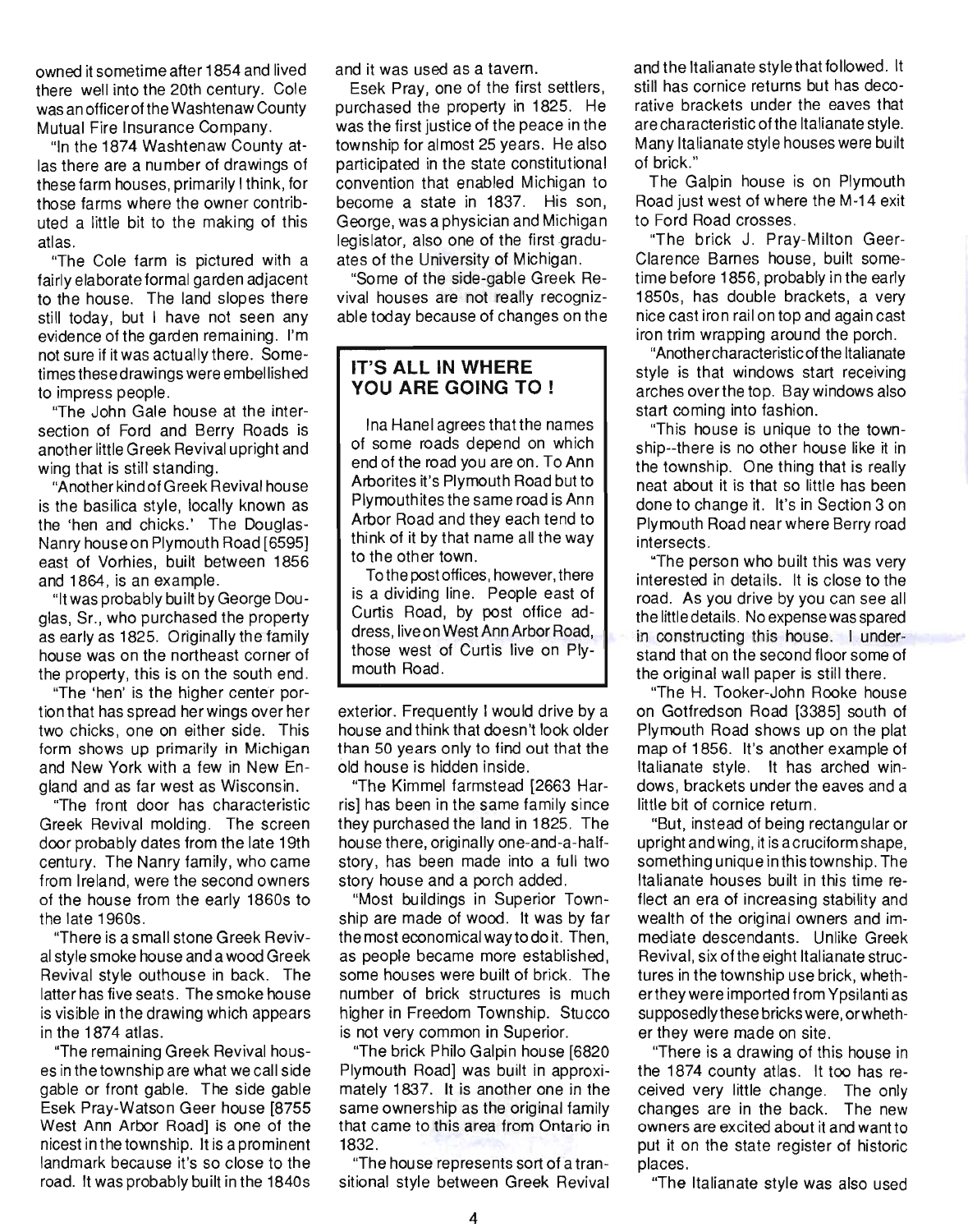for some school buildings in the township. Frain's Lake School on Plymouth Road, right next to the lake, was built in 1872.

"Many brick schoolhouses are second generation, replacing older wood or log school bui Idings on the same site or right across the road.

"Geer Schoolhouse at Plymouth and Gotfredson Roads has Italianate arches on the windows and decorative brick work. The most elaborate one is in Dixboro. It was built in 1888. You look at these three school buildings and you can see how they got fancier with time.

"The Italianate style was also incorporated in using wood. The upright and wing Marsh-Hagler house on Ford Road [8660] now is a nursery. It was built or, at least, there was a structure on the site before 1856.

"This really is a simple, vernacular house but they used square porch columns, a few brackets and a little more prominent hood molding to evoke the Italianate style. This also has seen very few changes.

"Another architectural style as we progress down the 19th century is the Queen Anne. Some people associate this with the gingerbread idea with lots of decorative gables, fish scales and other kinds of imbrication on porches. This style was usually built in cities, not so much in the country.

"The Root farm on Plymouth Road [9590] is a centennial farm. A house was built on the property before 1856 but the present house is not original because it's style, Queen Anne, didn't develop until the last quarter of the 19th century.

"There is another relatively simple Queen Anne style house on Plymouth Road just west of the Italianate Pray-Geer house. It has decorative detail on porches and gables.

"As we get into the 20th century, there are bungalows. There is an elaborate one on Cherry Hill Road at the east end of the township and county with a cobblestone chimney built by the present owner's grandfather who came from Scotland.

"In the early 20th century, houses started getting smaller compared to earlier farm houses. Many people were working in factories, not so much on farms. They didn't have servants and need extra room for them.



J. PRAY-MILTON GEER HOUSE



GEER SCHOOL

"Also in the early 20th century we have Colonial Revival style houses. Large porches came in and side wings, often incorporating a sun porch." She showed a simple Colonial Revival style house on Geddes Road.

"These bungalows and Colonial Revival style houses are what we call popular houses. In the early part of the 19th century people tended to build a little more traditionally. They looked to see what their parents had built rather than doing what was fashionable.

"Farmsteads--farm houses, barns and outbuildings and fields--are really the most direct link to Superior's past. Most of the township was farmed throughout the 19th century and a lot of these still remain with the exception of the southeastern corner where there has been a lot of development.

"On farmsteads most of the barns are clustered next to the house and form a barn yard. At the Voorhees-Knoll farm on Plymouth Road just west of Napier you can see barns, corn crib, a silo in the background. The chicken coop just burned last year.

"In this case there were two barn yards, one in the foregrounds separating the house from the barns. Behind was a second barn yard open only to the east and south, presumably to shelter the cattle from the north and west winds and storms.

"Silos are a late 19th-early 20th century structure. They did not come to this country until, I think, the early 1880s. They are disappearing rapidly. This particular farm had a spring house. Many farms had windmills to provide water.

"At the Staebler farm just east of Frain's Lake the farm buildings are clustered together but separated from the farm house by the main road.

"Some of the barns, particularly the gambrel roof barn, and silo are second generation. Some of the buildings, like the corn crib, were moved back from the road when Plymouth Road was paved.

"There were originally ten schoolhouses throughout the township. A lot of them were named or referred to by the name of the farmer on whose fields they were situated. Dixboro and Frain's Lake Schools were named' forthe places they were in.

"Dixboro, established in 1824 by John Dix, is the largest community that evolved in the township. The Dixboro General Store is probably the most prominent landmark today, along with the open square across from it, and the church.

"The Clement-Shrope-Barnes house, [5263 Plymouth Road] is characteristic of some of the houses built in Dixboro. It's a Greek Revival style upright and wing with cornice returns.

"Frain's Lake buildings consist primarily of early 20th century houses. Further east on Plymouth Road there was a Geer post office although there was never actually a town there."

Two other 'towns' were Panama and Superior. Her picture of 'downtown Panama' today showed a lonely gravel road, wooded on either side, with no sign of a building. It was on Gotfredson north of Ford Road.

"Panama was established in 1825 and in its heyday included one school, one church, a cemetery, a mill, a blacksmith shop and several houses."

Actually, there are two houses standing across from each other to the right and left of where she was standing when she took the "downtown Panama" picture, she said.

They are the Rooke-Drews house [3444 Gotfredson]. a Greek Revival that has seen some early 20th century changes, and the Tooker-Rooke house [3385 Gotfredson], the cruciform Italianate brick she showed earlier.

The town of Superior was laid out long the Huron River off Superior Road. First Street still has its name. I think the people who laid this out visualized many more streets, but that never worked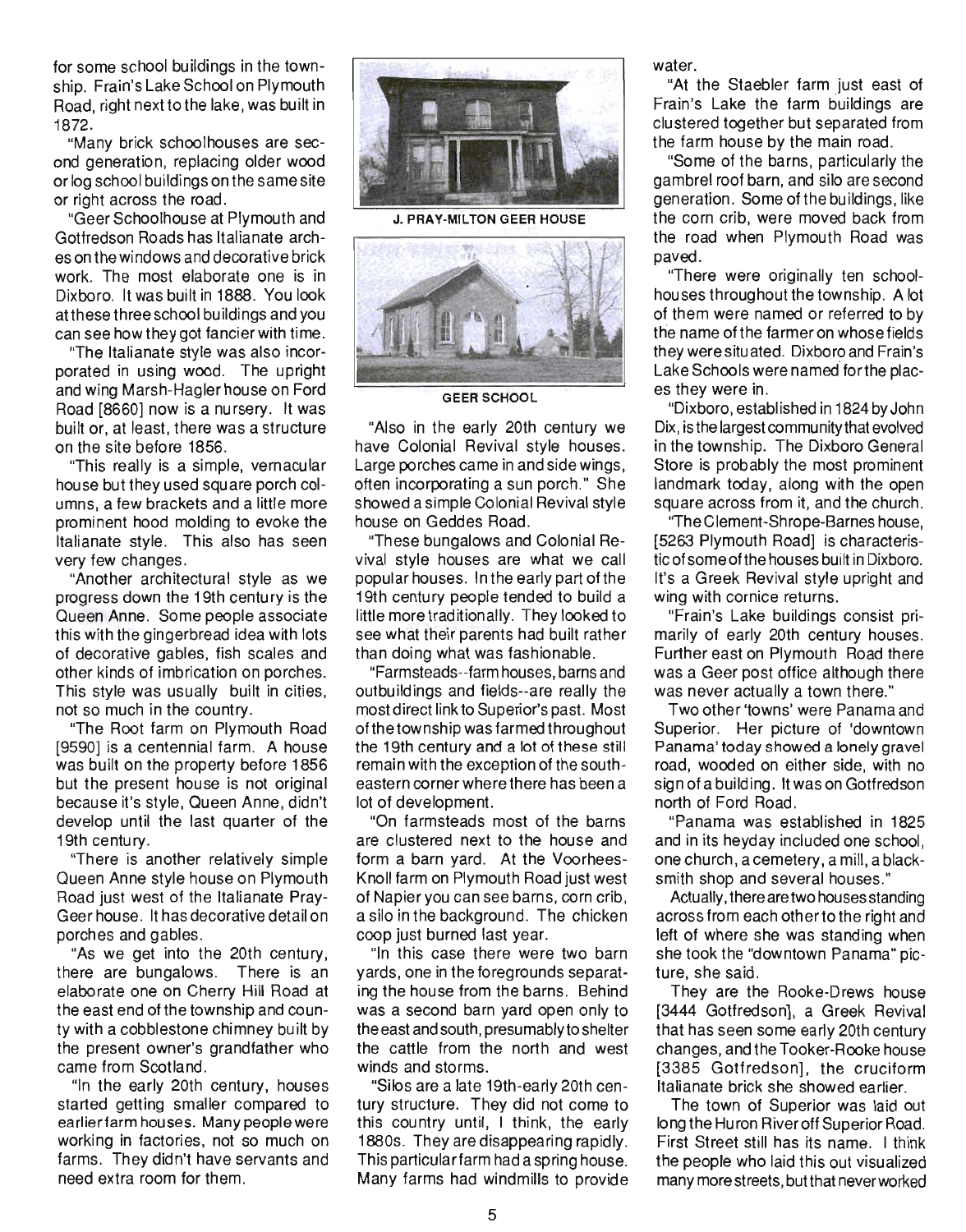out.

"This town had a paper mill and several houses. The houses still stand today. It was also home of the Superior Bank, one of the 'wild cat' banks that sprouted throughout the county in the 1830s.

"The William Geer house [9350 West Ann Arbor Road] was where the Geer Post Office was. It's a very simple oneand-a half story side-gable building, probably built in the 1830s or '40s. The post office served three sections." [A section is normally one square mile.]

Ms. Hanel showed a map indicating which post offices served different parts of the township in 1896 when there were Dixboro and Geer Post Offices operating in addition to Plymouth and Ypsilanti. Geer served sections 2,3 and 10. Dixboro served much of the northwest part, Plymouth the northeast corner sections and Ypsilanti the rest with some overlapping or perhaps two post offices served different parts of a single section.

An original blacksmith shop is one of the old commercial buildings standing today. It is across Cherry Hill Road from the Dixboro General Store.

"There are cooper shops and numerous saw and grist mills marked on the 1856 plat map. In the 20th century there are quite a few nurseries and produce farms .

"The church at Panama was known as the Free Church. It was built in 1855 and it was non-denominational. Next to this church was the Free Church Cemetery which exists today on Ford Road at Gotfredson.

"Other cemeteries in the township include small family cemeteries such as Pray Cemetery on Plymouth Road and Cross Cemetery on Clark Road at the south end of the township. Most prominent today is the Oak Grove Cemetery, Dixboro.

"Dixboro Methodist Episcopal Church was the second church in the township. It was built in 1858 and is listed on the National Register of Historic Places, the only township building so listed.

"One of the earliest cemeteries is marked by six crosses in the yard of the George W. Gale-Vreeland house on Vreeland Road [5905]. They are still there today. The house has had a few changes including addition of dormers.

"The road names that you see and hear today were given these roads in the 20th century. Vreeland road takes its name from the Vreeland family who had a very large farm in the 1930s- '60s.

"Almost 40 percent of the road names that exist today are named after a farmer or settler who lived on that road. Another 20 percent or so are named for the place they go to--Cherry Hill Road, Plymouth Road.

"Anotherquarterofthem I characterize as regional like Joy Road and Ford Road that cut across several townships.

"Six or eight houses are attributed to have been built in the earlier 20th century by Harry Bennett. He was Henry Ford's right hand man and personal guard.

"He built the house known as 'the Castle' along the Huron river in the southwest part of the township. He also built hunting lodges at 2944 and 2820 Stommel Road. They are hidden from passersby by the landscape.

"Henry Ford purchased a lot of land on the east side of the township. The Ford Motor Company still operates what they call Cherry Hill Farm today on Gotfredson Road. It is a large open area. Four or five old farm houses were removed."

"There are a number of suburbs in the southeast part ofthetownship which are somewhat related to the automobile industry, mainly around the Willow Run area."

"The development is ongoing, she said, and it has an impact on nearby land. As the land gets more valuable, the old houses become less valuable and fall into disrepair.

She plotted out the sections with the most historic resources that she found and suggested they might be potential historic districts to study further as a way of saving some of the township's natural and historic features.

Marcia McCrary, a township resident and president of the county genealogy society, volunteered that Gotfredson Road is named for Benjamin Gotfredson who owned land along it and manufactured trucks in Detroit and Windsor. She has done a great deal of research on him.

## **WASHTENAW IMPRESSIONS LAUNCHED 51 YEARS AGO, ALICE ZIEGLER COMPLETES 20 YEARS AS EDITOR**

Old WCHS minutes revealthat Washtenaw Impressions was launched 51 years ago in 1943 to publish papers presented by speakerstothe Society in lieu of publishing a new county history which seemed too big an undertaking.

Geneva Smithe, WCHS secretary, who was also secretary by occupation to WCHS Past-President Dr. Carl Guthe at the University Natural History Museum, served as -editor until 1955 when Lela Duff became editor.

Miss Duff, a former Ann Arbor High School English teacher, was later author of a charming book, Ann Arbor Yesterdays. When Miss Duff was no longer able to do it in 1970, it lapsed.

FromJune 1973-June 1974 WCHS members Lydia and Ralph Muncy and Ethelyn Morton produced Washtenaw Historical Society News.

Underthe aegis of President Hazel Proctor, the *Impressions* was revived in the fall of 1974 and the present editor asked to serve, after a former colleague of the editor's at the Ann Arbor News, Helen Brady Mann, referred them to her.

With the October issue, the editor completed 20 years. During those years the Society celebrated its 125th anniversary in November 1982 and a long frustrating quest for a museum is on the verge of becoming reality now at 500 North Main Street.

In Miss Smithe's and Miss Duff's days the Impressions was mimeographed. Since 1974 it has been printed and that technology has changed considerably.

For several years Ann Arbor Federal Savings and Loan (now Great Lakes Bancorp) and Drury, Lacy Advertising, Inc., donated printing and typesetting services. (Thomas F. Lacy, a partner in the latter firm, followed Mrs. Proctor as WCHS President 1975-77.) Since then several different commercial typesetters and printers have been hired.

Until recent years type was set in long galleys and had to be cut and pasted into page forms or "keyllned." Anna Thorsch and Lawrence Ziegler were long time volunteer keyliners. Others were Dorothy Wood, Debbie Signorelli andJustyna Curtis.

With the coming of computers and desk top publishing the editor "sets" the type, delivers it on a disk to a graphics firm that puts it in page form. After proofing it goes to the printer. Then the corresponding secretary and her assistant prepare the newsletters for mailing to all members and others. Geneva Smithe did that herself and so did Lela Duff until she appealed for a mailing committee.

It has been agreat 20 years forthe editor who has made many wonderful friends, learned a bit about local history and received many encouraging, complimentary words, not the least of which was the Preservationist of the Year Award last May from the Ann Arbor Historic District Commission.

(This story is based on an interview of the editor by Esther Warzynski who has done several oral history interviews of persons associated with the Kellogg-Warden house, our museum to be.)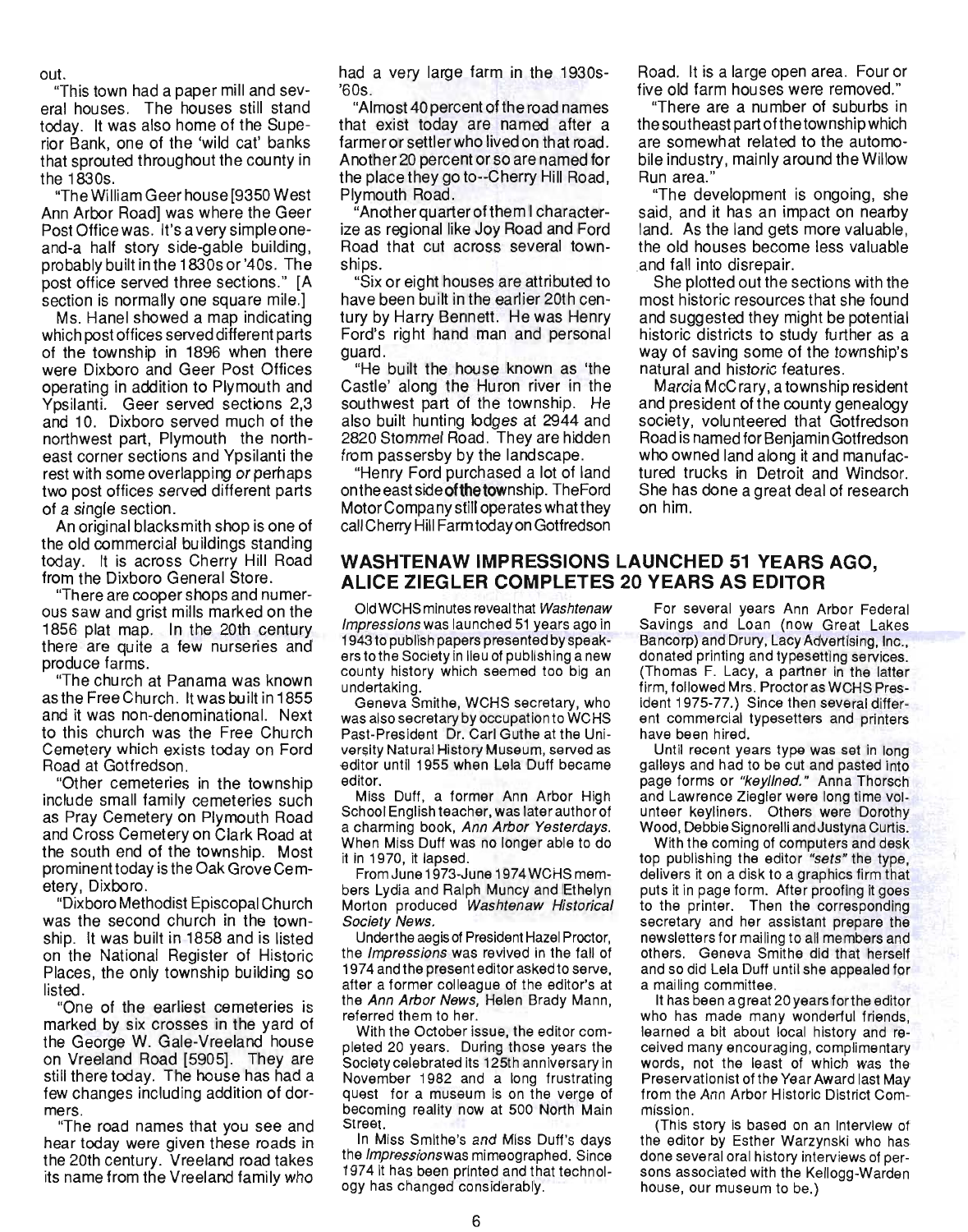#### IT WAS NEWS IN 1894

According to the Ann Arbor Argus, January 5, 1894:

Ann Arbor was putting in sewers and two men died in a trench cave in. Ann Arbor also had a paid fire department.

"Herman Hutzel has purchased the Ann Arbor Brick and Tile Works which are located at Leland" [near Earhart and Northfield Church Roads].

The Ann Arbor and Lodi Plank Road Company met.

Prof. A. TenBrook gave a lecture. Susan B. Anthony was to lecture in the Ann Arbor student lecture series.

"Jacob Schlimmer of Chelsea asks a divorce on the ground that his wife gets drunk ... Another man over that way, named Allen Stephens, asks to be legally separated from Lucy, because, against his will and contrary to his protest, she has acquired the horrible habit of teaching country school."

## ARTIFACTS TO DONATE? CALL NANCY MCKINNEY

Anyone wishing to donate an artifact to WCHS should contact Nancy McKinney, collections chairman, at 665- 5171 or by mail, 1104 West Madison, Ann Arbor, MI 48103. The Society welcomes donations that fit into our museum's mission and storage space limitations.

#### HOW TO JOIN

Send name, address and phone number with check or money order payable to WCHS Membership, c/o Patty Creal, Treasurer, POBox 3336, Ann Arbor, MI48106-3336.

Annual dues are: individual, \$15; couple/family, \$25; student or senior (60+),  $$10;$  senior couple (one  $60+$ ),  $$19;$ business/association, \$50; patron, \$100. Information: 662-9092.

#### 'WHA TIS IT?'GAME OFFERED SCHOOLS, GROUPS

WCHS offers a traveling exhibit of small artifacts, set up as a humorous "What Is It" game to schools for children and another for adults. They are available for classes and meetings, subject to volunteer availability. Information: Arlene Schmid, 665-8773.

#### CERTIFICATES OFFERED

Hand lettered certificates are offered free of charge, framed if desired, by WCHS to organizations for milestone anniversaries . Information: 663-8826.

## ARGUS PROJECTORS, CRAZY QUILT, DR. CHASE BOOK, OLD AXE, 4-H RIBBON AMONG GIFTS TO WCHS

Locally made Argus projectors and a crazy qu ilt are among recent donations of artifacts to WCHS.

Calvin Foster, who worked many years for Argus Camera Company in Ann Arbor, gave three Argus movie and slide projectors, two in the case, one in an original box, plus a camera filter and two employee booklets, "Welcome to Argus" and "My Share in Argus. "

Mrs. Harold Wethey has given a crazy quilt which she is holding temporarily for us.

The late Circuit Court Judge James

R. Breakey, Jr., saved two wooden spindles from the old Courthouse stairway and gave them to the Ypsilanti Historical Society which, in turn has given them to WCHS.

Arthur French of the Board gave a little Eberbach Pharmacy prescription box. It is white with blue trim.

Jan Carroll Azary gave a copy of a Dr. Chase book, Ann Arbor's one-time best seller.

Virginia Denham gave a 1926 group photo of the Eberbach School student body.



spring roundup was given by Vice-President Susan Wineberg. Jo Shuman, a former Ann Arborite

who had found an old axe in her house, gave it to WCHS before she moved away.

A second place red rosette ribbon awarded a 4-H horse club member at the 1965 4-H

 $P(A|A)$  are computed which in the Washtenaw  $C$  in the  $A$ **Part of the current works exhibit in the** 

#### HISTORY HAPPENINGS INVOLVE CHRISTMAS SINGS, TREES, WALK, OPEN HOUSE, EVEN 'BELSCHNICKELS'

Chelsea Historical Society: Candy and bake sale in conjunction with crafts show at ake sale in conjunction with crafts show at 3. Decorations will include a Victorian style 3. Decorations will include a Victorian style<br>Christmas tree.

Dexter Society: Christmas bazaar, 9 **Dexter Society, Official decade 3** at the museum, 3443 Inverness. Christmas Sing, museum, 3443 Invemess. Christmas Sing,<br>7:30 p.m. Friday, December 9, at museum.

Manchester Society: 7:30 p.m. Nowanthester Society, 7.30 p.m. No-Main. Program: "The Story of a House." Main. Program: "The Story of a House."

Milan Society: 7:30 p.m. third Wednesday at Hack House, 775 County Street.<br>Salem Society: 7:30 p.m. Thursday,

November 17, at Salem Township Hall. Local storyteller Ruth Burr will entertain.

Saline Society: Christmas Walk Sunday, December 4, 1-7 p.m., originating at the Saline 'Rec" Center, 1866 Woodland Drive, where there will be food, entertainment and \$4 tickets.

The walk will be one-quarter mile to tour the adobe brick Tefft-Greb House, 1880 Textile Road, which will be decorated for Christmas. Two vans will transport those who cannot walk that far.

The society will sponsor an antique show January 20-21 at the Washtenaw Farm allualy 20-21 al 1<br>Aliaeii Crouade Council Grounds.<br>Webster Society: 7:45 p.m. Monday,

November 14 at Liz & Paul Kleinschmidt home, 4922 Webster Church Road. Paul has built an authentic small scale replica of as built all authorities in all scale replica of family once lived in. He will show and tell amay Unc<br>bout it about it.<br>Gloria Brigham who collects

"belschnickels" will talk about them and other German Christmas ornaments at the December 12 meeting at Dave & Linda Chapman's, 3430 North Zeeb Road. Scott Kunst of Ann Arbor will talk about

historic landscapes at the January 9 meethistoric landscapes at the January 9 meeting at the home of Dave and Gerry Calhoun, 3290 W. North Territorial Road. Ypsilanti Society: The newly remod-

eled children's room will be open to view at eled children's room will be open to view at<br>the Christmas open house, 2-4 p.m. Sunday, December 4, at the museum, 220 North Huron. Victorian style decorations will include a Christmas tree with all handm molute a Omnotinas tied with difficulture. iau<del>u</del>